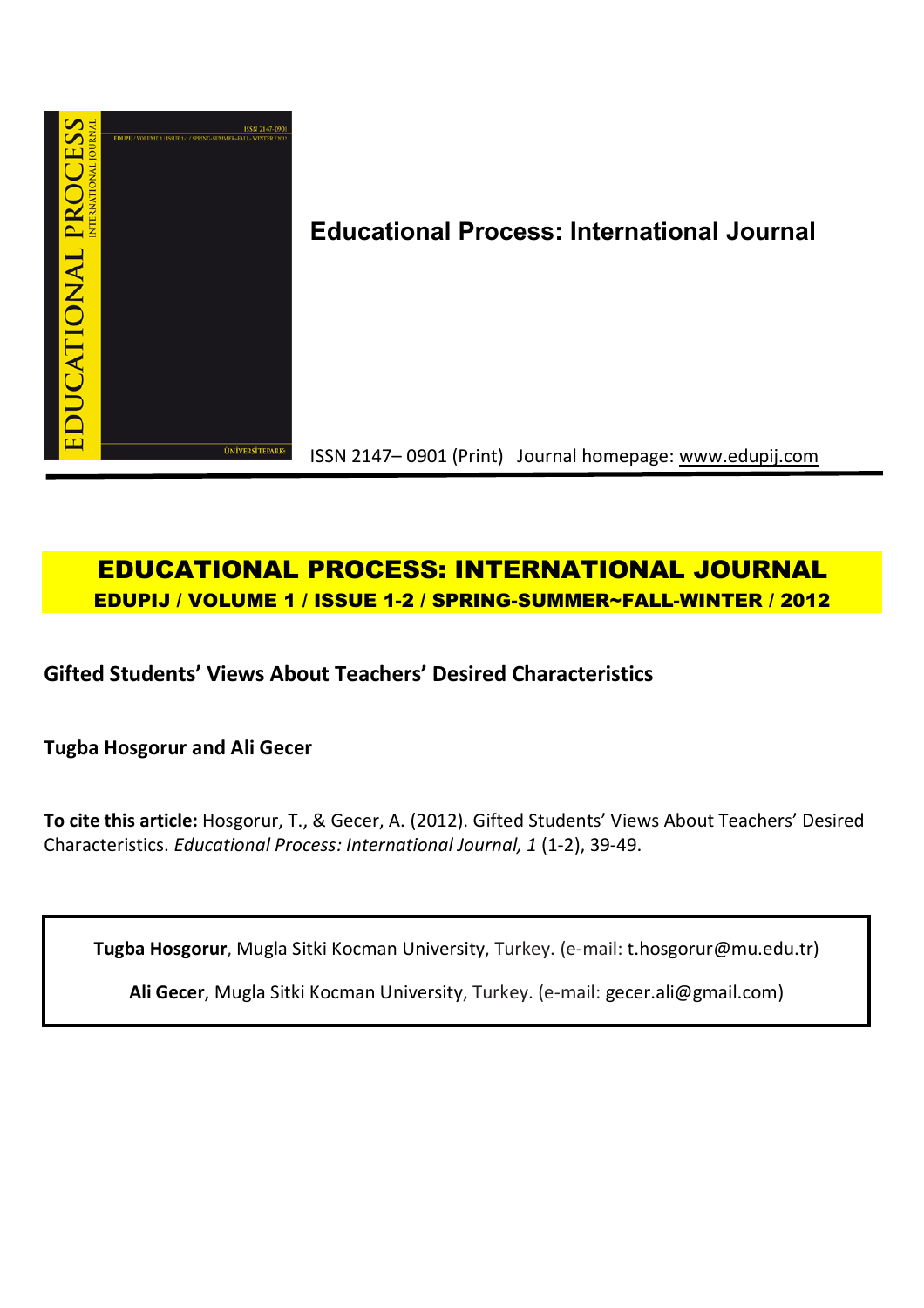EDUPIJ / VOLUME 1 / ISSUE 1–2 / 2012 / pp. 39–49.

### **Gifted Students' Views About Teachers' Desired Characteristics**

TUGBA HOSGORUR and ALI GECER

#### **Abstract**

The aim of this study was to determine gifted students' teacher preferences. It was designed using the survey model, with both quantitative and qualitative approaches. Participants of the study were 296 gifted students attending Science and Art Centres in the Turkish cities. Data was gathered using the Preferred Instructor Characteristics Scale and adapted into Turkish by the researchers of this study. The quantitative data was analysed through descriptive statistics, t-test and Kruskal Wallis H tests, whilst the qualitative data was analysed through descriptive analysis technique. According to the findings of the study, gifted students consider personal-social characteristics to be more important than cognitive-intellectual characteristics. Preferences of characteristics that students want their teachers to possess do not differ in terms of gender, but they do differ in terms of age and grade. Students stated that they prefer teachers who are interested in them, make the class pleasant and understand them. On the contrary; students expressed that angry, uninterested and boring teachers were the characteristics of an ineffective teacher

**Keywords:** gifted students, teacher characteristics, science and art centres.

………………………………………………………………………………………

EDUPIJ / ISSN 2147– 0901 © 2012 Copyright © 2012 by ÜNİVERSİTEPARK Limited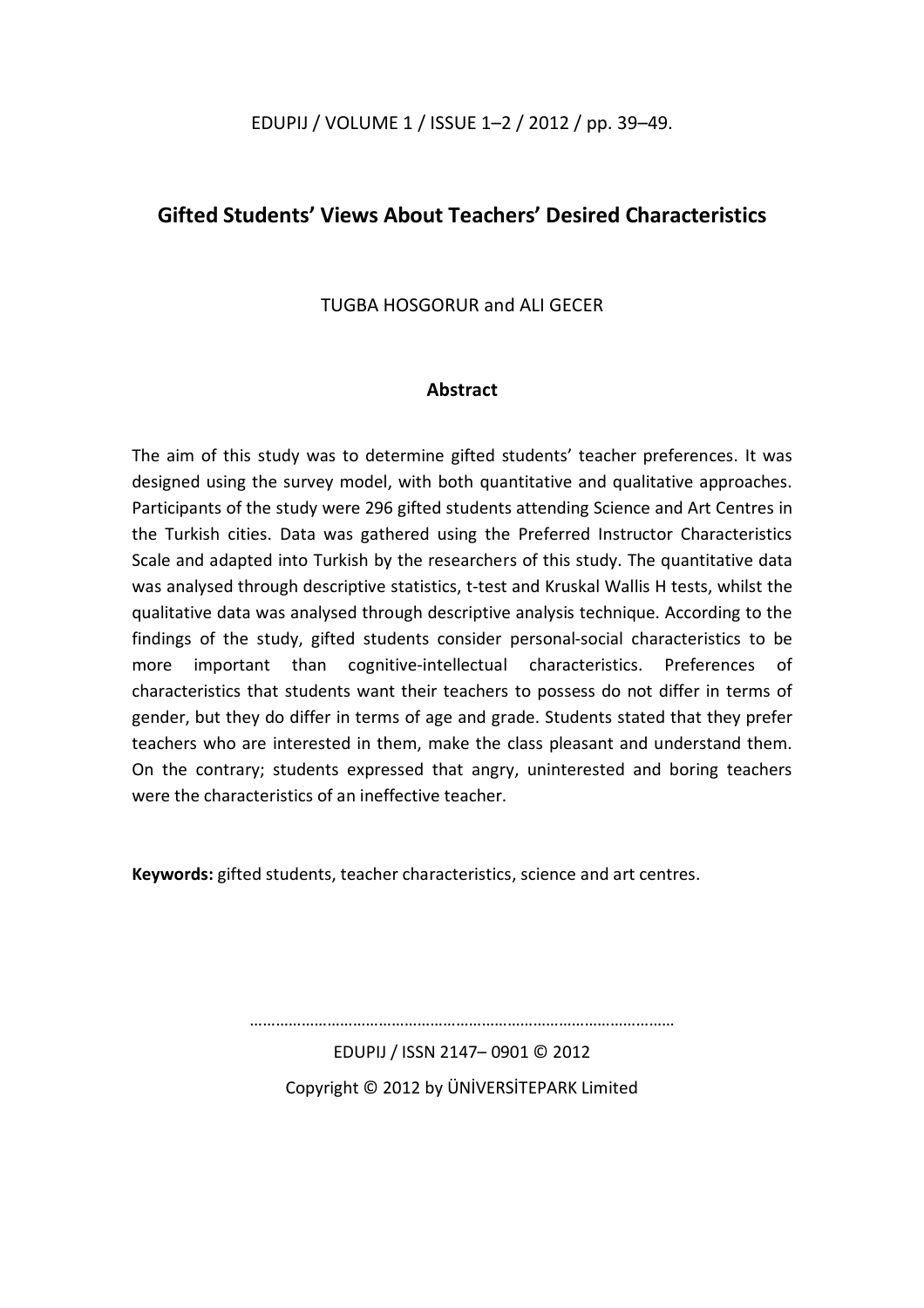#### **Introduction**

Gifted individuals have the highest potential to play a significant role in a country's development. Giftedness is generally defined as having high abilities in particular field/fields which society's value (McIntosh, Dixon, & Pierson, 2012). In this context; a country's investment to gifted students is a big step to ensuring that country's future. This strategic significance of the issue shows that every effort must be made to successfully educate gifted students. Studies show that gifted students are more successful and motivated when they are taught according to their own learning styles and academic skills (Dunn & Milgram, 1993; Sak, 2004). Teachers and school managers can increase gifted students' success and motivation by taking gifted students' preferences into consideration as part of the educational process (Chae & Gentry, 2011). School managers and teachers should know and try to understand gifted students' requirements, otherwise those students may lose interest in school and fall into poor studying habits and display behavioural problems (Davison, 1996). One of the most significant factors is teacher's behaviours which can prevent students from improving themselves and focusing on learning activities (Edwards, 2007).

A teacher working with gifted students must determine the scope of mutual interaction and in-class activities, considering whether or not to meet students' requirements (Chamberlin & Chamberlin, 2010). There are new roles for teachers nowadays; teachers must leave their old roles behind which only required the transference of knowledge and must turn into guides offering the most suitable conditions for the students. This new role firstly requires closer relations compared to the past (Rosemarin, 2009, 53). Closer relations lead to closer interactions, but first of all, a teacher must have a wide range of characteristics; and these characteristics are classified in some studies as personal-social, cognitive-intellectual and pedagogical/classroom management (Eilam & Vidergor, 2011; Maddux, Samples-Lachmann, & Cummings, 1985). In other studies; pedagogical/classroom management is not classified as a different characteristic. Those characteristics consisting of interpersonal relations are analysed under the personal-social dimension, and the other characteristics such as knowledge and teaching methods are grouped under the cognitiveintellectual dimension (Dorhout, 1983; Rosemarin, 2009; Vialle & Tischler, 2005). Since the assessment instrument in this study had the same systematic approach, the same grouping was applied.

Whitlock and DuCette (1989), and Vialle and Tischler (2005) summarize former studies on this topic and state that certain personal-social characteristics, which a qualified teacher to the gifted should have, are enthusiasm, having insights about the needs of gifted students, having a sense of humour, self-confidence, dedicated to be a teacher to the gifted, being a facilitator, culturally responsive and willing to make mistakes. Examples of cognitiveintellectual characteristics are having a deep subject matter knowledge, being good at general knowledge, willing to improve themselves through research, and having above average intelligence (Vialle & Tischler, 2005, 2009; Whitlock & DuCette, 1989). Studies in different cultures with different samples may differentiate even though they have common teacher characteristics. For instance, Eilam and Vidergor (2011) found that culture is an important variable affecting gifted students' expectations from their teachers. To summarise, it is not possible to generalise studies across different cultures for all gifted students worldwide, so it is therefore necessary to apply the same research for different cultures.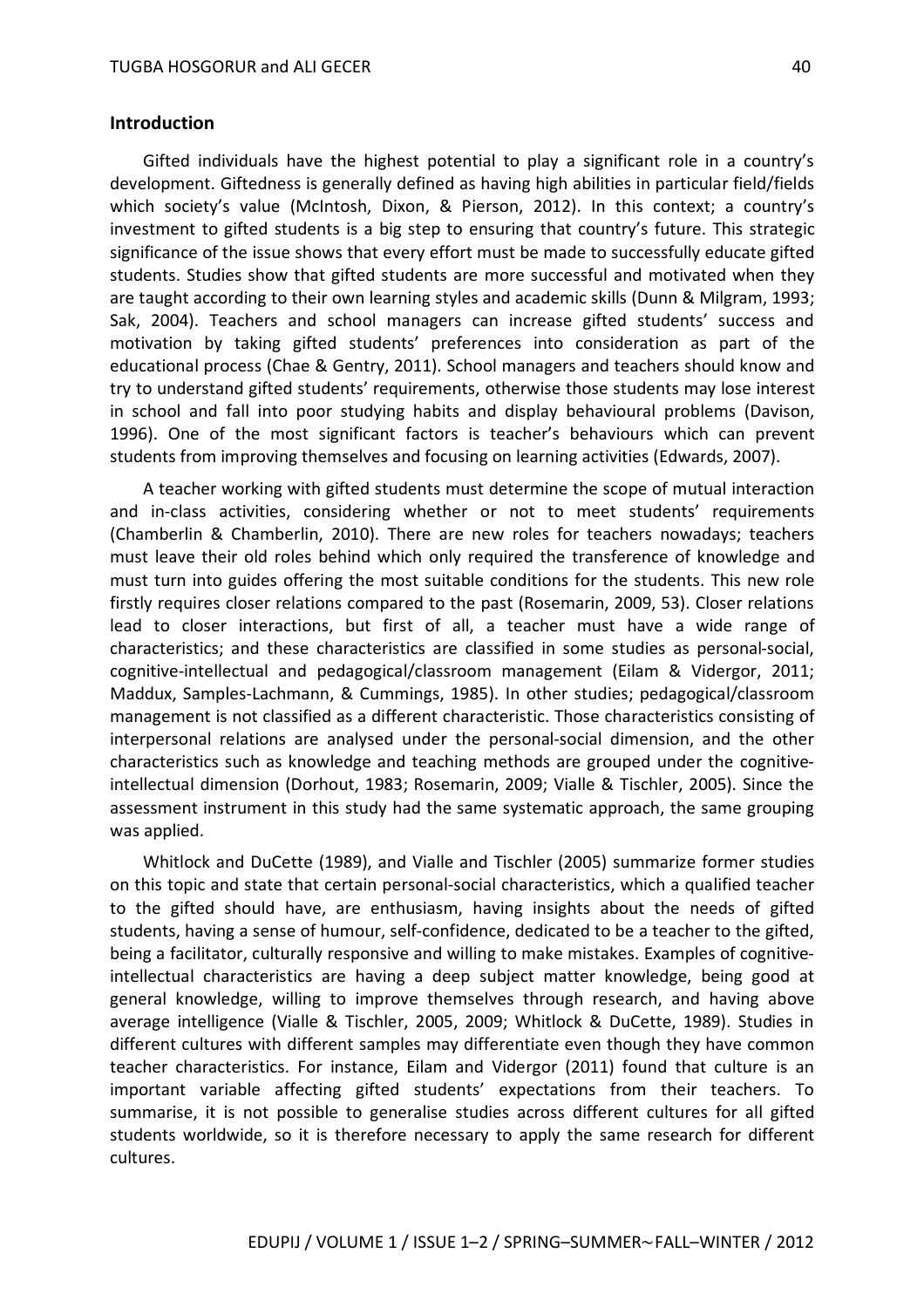Following the studies on whether or not some worldwide models about gifted education are applicable to Turkey, Science and Art Centres (BILSEM) were founded as a branch of the Turkish Ministry of Education (MoNE), Special Education and Consultation Department (Kazu & Senol, 2012). Science and Art Centres operate as independent special schools where gifted preschool, primary and secondary school students are taught in order to help realise their abilities, and improve and benefit from their maximum potential (MoNE, 2007). By 2012, there were 62 Science and Art Centres, covering most of the cities throughout Turkey (MoNE, 2012). However, the increase in quantity doesn't mean an increase in quality in all cases. For example, a study by Kucuk, Gokdere, & Cepni (2005) shows that teachers in Science and Art Centres are not self-conscious about gifted students and why their education is considered important. The criteria for teacher selection for Science and Art Centres are work performance, undertaking post graduate studies (Masters or PhD) in their respective field, gifted child education, or attending seminars and courses (MoNE, 2007).

Establishing education environments, which are well-matched to the culture and educational system, matters in terms of improvement of the gifted. It is also a matter of profound scientific research, but Turkey is already behind on this (Kucuk et al., 2005, p.84). It may be because of a misconception that gifted individuals are readily capable of matters independently (Sak, 2011a). Since 2000, there have been studies on not only gifted students, their teachers and Science and Arts Centres (BILSEM) (Altun & Yazici, 2010; Gokdere & Kucuk, 2003; Gokdere, Kucuk, & Cepni, 2003; Kazu & Senol, 2012; Kucuk et al., 2005; Sak, 2010, 2011a), but also education programme models tailored for gifted students (Sak, 2011b). In some of these studies, students were asked for some evaluations about their teachers, but there has been no study about their teacher preferences. This study has been designed to research gifted students' teacher preferences in Turkey. Within the scope of this primary goal, the following research questions are addressed;

- When taking both personal-social and cognitive-intellectual dimensions of teachers into consideration, which is of more importance to the gifted?
- Do gifted students' preferences change in terms of gender?
- Do gifted students' preferences change in terms of age?
- Do gifted students' preferences change in terms of class grade?
- What are the opinions of gifted students about good, effective and ineffective teacher characteristics?

#### **Methodology**

This study was designed using the survey model, with both quantitative and qualitative approaches. Data was gathered using the Preferred Instructor Characteristics Scale, developed by Krumboltz and Farquhar (1957), and adapted into Turkish by the researchers of this study. The participants of the study are 296 students attending Science and Art Centres in the Turkish cities of Aydin, Erzincan, Eskisehir and Isparta, who volunteered to be involved in the study. Some characteristics of the participants are as follows:

52.7% of the students are female (n=156) and 47.3% are male (n=140). Of the students, 8.1% of them were 9 years old or below (n=24), 18.2% were 10 years old (n=54), 35.1% were 11 (n=104), 14.2% were 12 (n=42), 14.9% were 13 (n=44), and 9.5% of them were 14 years or above (n=28). In terms of the student's class grade, 3.7% were attending the 2nd grade ( $n=11$ ), 4.1% of them were 3rd grade ( $n=12$ ), 6.8% were 4th grade ( $n=20$ ), 45.9% were 5th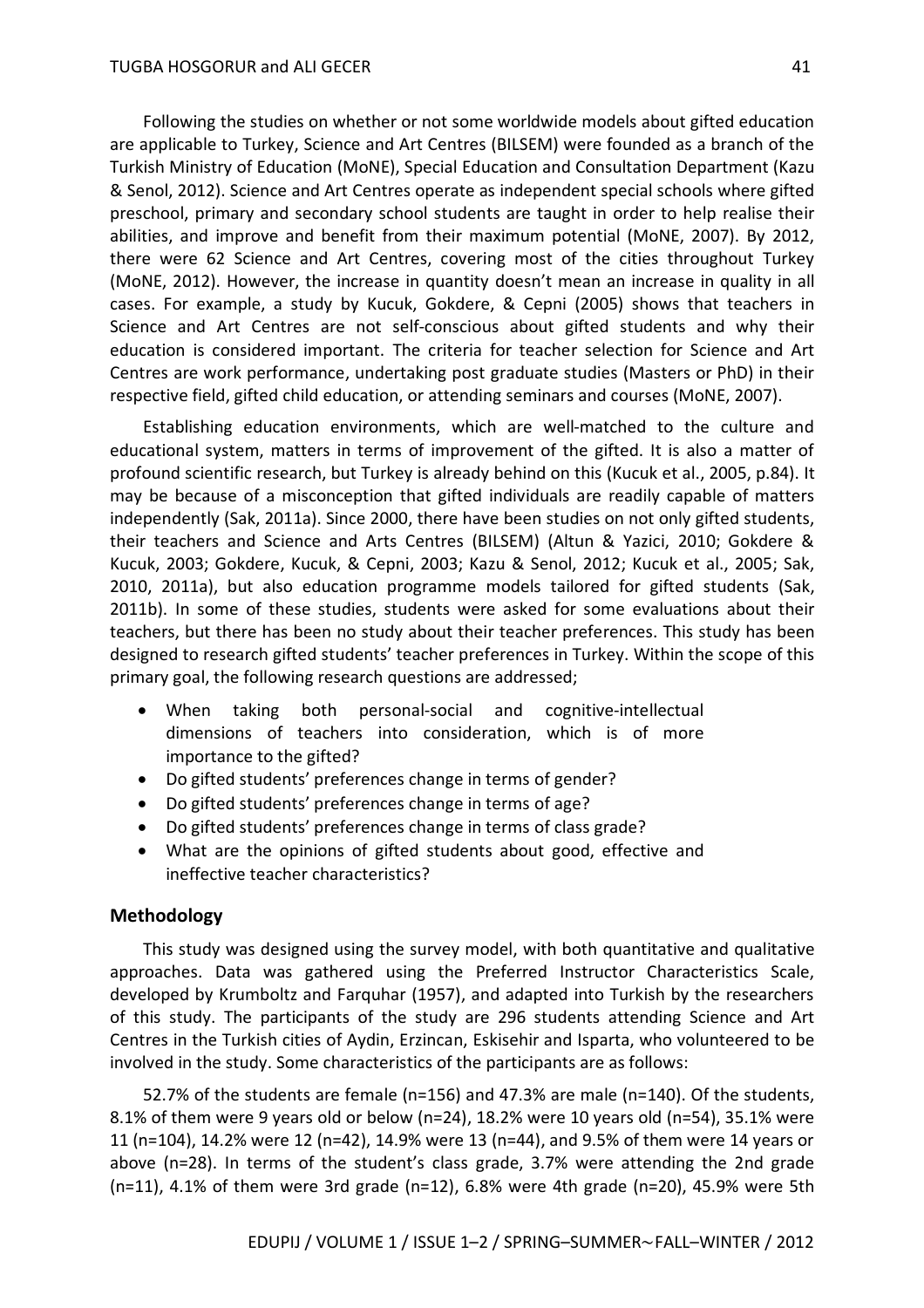grade (n=136), 11.5% were 6th grade (n=34), 13.5% were 7th grade (n=40), 11.1% were 8th grade (n=33), and 3.4% of them were in the 9th grade (n=10). Finally, 42.2 % of the students were from the city of Eskisehir (n=125), 31.8% of them were from Erzincan (n=94), 16.9% from Isparta (n=50), and 9.1% of them were from Aydin (n=27).

Data was gathered by applying the Preferred Instructor Characteristics Scale, developed by Krumboltz and Farquhar (1957), and adapted into Turkish by the researchers of this study. First of all, the scale was translated into Turkish by two field experts with a good command of English and then separately by three English language experts. Then these five academicians came together and agreed on any differences in their translations. After that, the scale was then reviewed with three students (aged 8, 11 and 15) in order to establish if the items were clear and understandable to the target student age groups. The reliability of the study was determined with KR 21 (Kuder-Richardson Formula 21) and Split-Half techniques. KR 21 is a test which is used when the answers to questions consist of only two choices (Buyukozturk, 2009). According to the analysis, the KR 21 value was calculated to be 0.88, and the split half reliability coefficient, by using the Spearman and Brown formula, was calculated to be 0.86.

The scale has two parts. The first part consists of 36 items. Each item has two options; one referring to a personal-social and the other referring to a cognitive-intellectual attribute (for instance; I prefer a teacher who; makes the classroom pleasant / thinks logically). The participants are tasked with choosing which teacher characteristic they prefer over another for each of the 36 items. To be able to validate the findings from the first part, in the second part of the scale there are three open-ended questions about what qualities make a teacher good, effective, or ineffective.

For the analysis of the scale, participants are given one point for every personal-social characteristic they choose and a score of zero for every preference of a cognitive-intellectual teacher characteristic. Therefore, overall scores closer to 36 indicate a higher desire for personal-social characteristics, whereas scores closer to 0 indicate a higher desire for cognitive-intellectual characteristics. To be able to distinguish differences based on students' gender and age, t test and Kruskal Wallis H tests were conducted.

Descriptive analysis technique was used for the open-ended questions. First of all, frequencies were obtained by classifying students' answers as either personal-social or cognitive-intellectual. To strengthen the reliability of the classification, the list was shared with two experts in the field, and reshaped by consensus. The answers to the first and second questions (good & effective teacher characteristics) were evaluated together as they resembled or generally matched each other. Teacher characteristics obtained from the analysis differentiated greatly, so characteristics with frequencies less than five are excluded from the findings.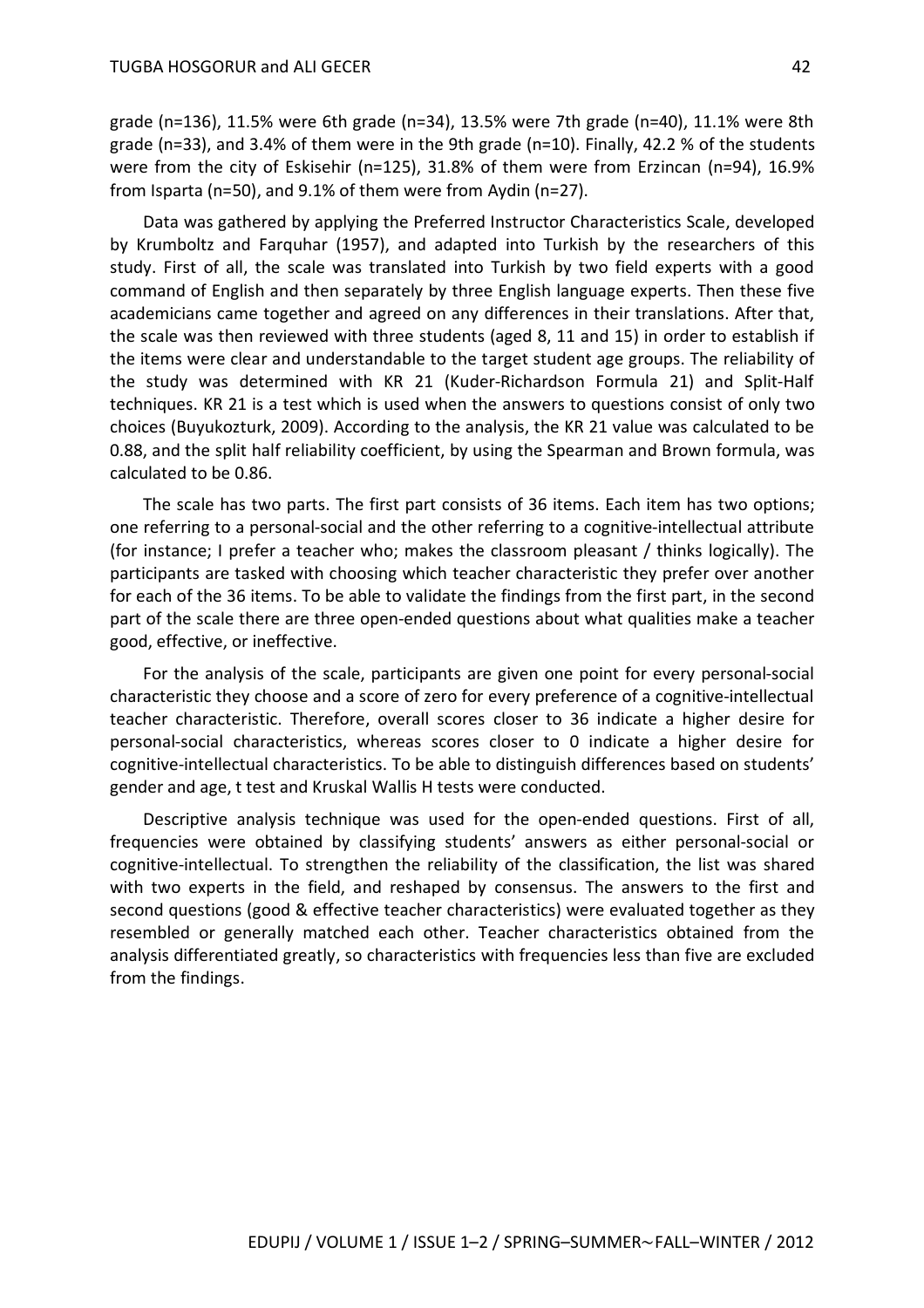#### **Findings**

In this part, findings obtained from the analysis of both the quantitative and qualitative data are shown. Table 1 gives gifted students' teacher preferences according to the findings from quantitative analysis.

| Table 1. Students' preferences of teacher characteristics |     |      |  |  |
|-----------------------------------------------------------|-----|------|--|--|
| <b>Teacher Characteristic</b><br>℅<br>n                   |     |      |  |  |
| Cognitive-Intellectual                                    | 47  | 14.2 |  |  |
| Personal-Social                                           | 254 | 85.8 |  |  |

According to the findings (Table 1), most of the students who completed the survey prefer teachers' personal-social characteristics rather than cognitive-intellectual characteristics. It can be seen that only 14.2 % of students prefer cognitive-intellectual characteristics. Table 3 shows the results of the t test performed to see if students' preferences change according to their gender.

| Gender | n   | $\overline{\phantom{a}}$<br>$\mathbf{v}$ |      | sd  |      |  |
|--------|-----|------------------------------------------|------|-----|------|--|
| Female | 140 | 26.48                                    | 7.07 | 294 | J.98 |  |
| Male   | 156 | 26.47                                    | 6.66 |     |      |  |

According to Table 2, the opinions of gifted students do not vary at significant levels with regard to their gender  $[t_{(294)}=0.022; p>0.05]$ .

Table 3 shows the results of the Kruskal Wallis H test performed to see whether or not teacher preferences of gifted students change according to the students' class grade because "age groups" alone don't show a normal range.

| Age          | n  | <b>Mean</b> | sd | $x^2$ |      | <b>Difference</b> |
|--------------|----|-------------|----|-------|------|-------------------|
| 9 and below  | 24 | 106.48      | 5  | 15.62 | 0.01 | 9-10,11,12,13,14  |
| 10           | 54 | 154.08      |    |       |      | $11 - 13$         |
| 11           | 10 | 138.60      |    |       |      | $13 - 14$         |
| 12           | 42 | 159.01      |    |       |      |                   |
| 13           | 44 | 183.25      |    |       |      |                   |
| 14 and above | 28 | 140.16      |    |       |      |                   |

**Table 3.** Students' teacher preferences by student age

According to Table 3 regarding teacher preferences according to students' ages, there is a significant difference between 9-year olds and below and the older students. There is also a significant difference between 11-year olds and 13-year olds, and also between 13-year olds and 14-year olds  $[\chi^2_{(5)}$ =15.62; p=0.01; p<0.05]. Findings show that 9-year old and below students prefer teachers having personal-social characteristics less than the older students. Similarly, 11-year old students prefer teachers having personal-social characteristics less compared to 13-year old students. In contrast, 13-year olds prefer personal-social characteristics more than 14-year olds.

Table 4 shows the results of the Kruskal Wallis H test performed to see whether or not teacher preferences of gifted students change according to their class grade, because "classroom groups" don't show a normal range.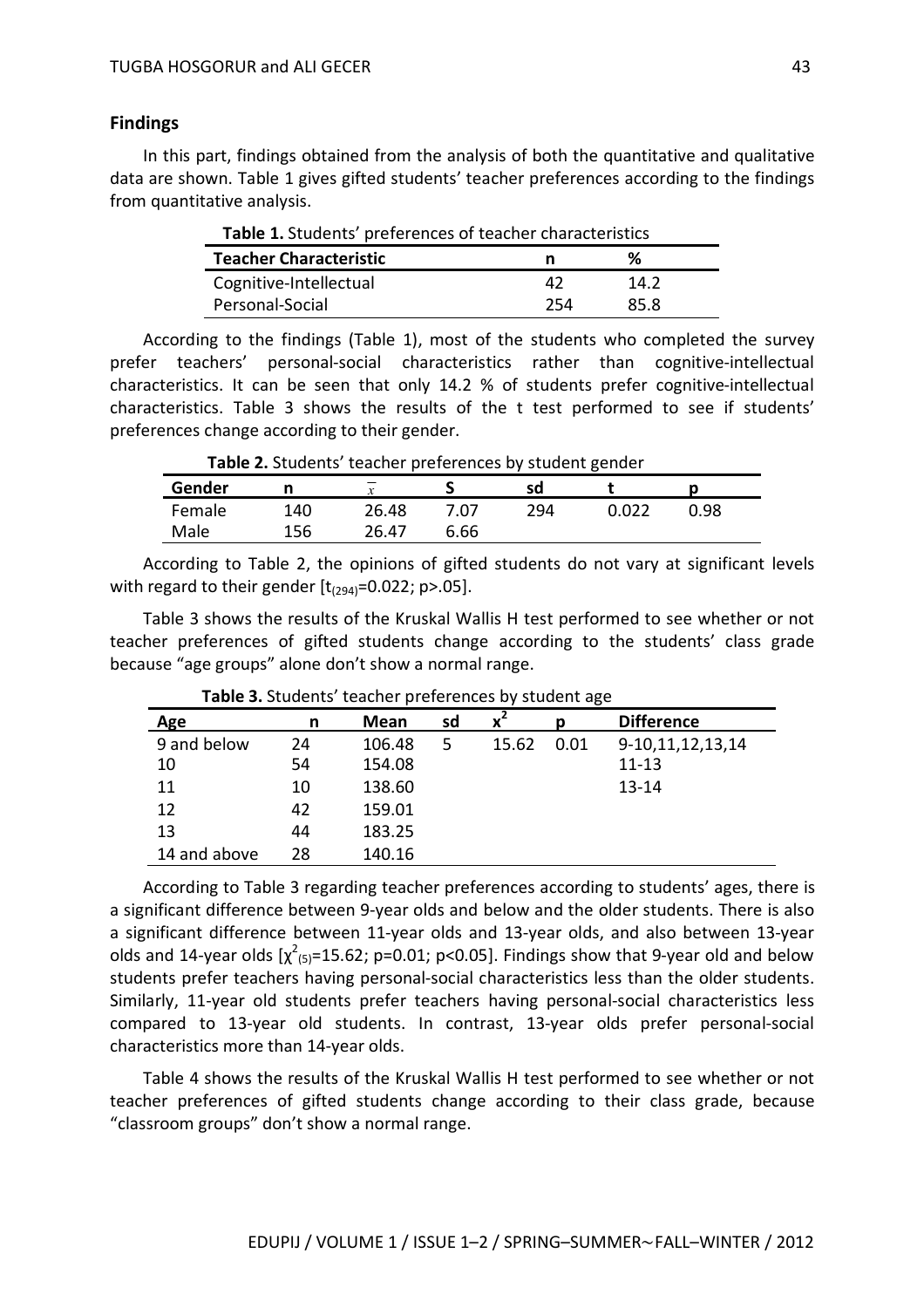| Grade | n   | <b>Mean Rank</b> | sd | $\bar{x}^2$ | Ŋ    | <b>Difference</b>  |
|-------|-----|------------------|----|-------------|------|--------------------|
| 2     | 11  | 90.77            |    | 16.27       | 0.02 | 2-4, 5, 6, 7, 8, 9 |
| 3     | 12  | 79.33            |    |             |      | 3-4, 5, 6, 7, 8, 9 |
| 4     | 20  | 151.30           |    |             |      |                    |
| 5     | 136 | 151.28           |    |             |      |                    |
| 6     | 34  | 152.07           |    |             |      |                    |
|       | 40  | 171.00           |    |             |      |                    |
| 8     | 33  | 144.27           |    |             |      |                    |
|       | 10  | 163.35           |    |             |      |                    |

 **Table 4.** Students' teacher preferences by student class grade

As seen in Table 4, there is a significant difference between 2nd and 3rd grade students and all upper grades  $[\chi^2_{(7)}=16.27; p=0.02; p<0.05]$ . Students in the 4th to 9th grades (inclusive) prefer teachers having personal-social characteristics more than 2nd and 3rd grade students. Only 3rd grade students prefer personal-social characteristic less than students in the 2nd grade.

Tables 5 and 6 show analysis of the answers given by gifted students to open-ended questions about the characteristics of good/effective and ineffective teachers.

| <b>Personal-Social</b> |          | Cognitive-Intellectual        |                |  |
|------------------------|----------|-------------------------------|----------------|--|
| <b>Behaviour</b>       | No.      | <b>Behaviour</b>              | No.            |  |
|                        | students |                               | students       |  |
|                        |          |                               |                |  |
| Interested in us       | 100      | <b>Teaches well</b>           | 59             |  |
| Makes the classroom    | 84       | Covers all the material       | 44             |  |
| pleasant               |          |                               |                |  |
| Understands us         | 83       | Thinks logically              | 38             |  |
| Friendly               | 71       | Expert                        | 35             |  |
| Amusing                | 60       | Knows the theoretical         | 23             |  |
|                        |          | background of his/her subject |                |  |
| Likes us               | 43       | Knowledgeable                 | 16             |  |
| Cheerful               | 35       | Instruction regarding our     | 14             |  |
|                        |          | readiness levels              |                |  |
| Tolerant               | 33       | Personalized instruction      | 12             |  |
| <b>Humorous</b>        | 26       | Includes practice/ provides   | 12             |  |
|                        |          | different activities          |                |  |
| Dedicated to his/her   | 22       | Well-known in his/her field   | 10             |  |
| students               |          |                               |                |  |
| Disciplined            | 20       | Likes researching             | 10             |  |
| Just                   | 15       | Well-prepared                 | 10             |  |
| Calm                   | 13       | Gives less homework           | 10             |  |
| Conscientious          | 12       | Hardworking                   | 9              |  |
| Helpful                | 12       | Dedicated to his/her subjects | $\overline{7}$ |  |
| Patient                | 10       | Experienced                   | 6              |  |
| Honest                 | 10       | Gives homework                | 6              |  |
| Modest                 | 9        | Uses visual materials         | 6              |  |
| Affectionate           | 9        | Makes experiments             | 5              |  |

**Table 5.** Students' opinions about characteristics of good/effective teachers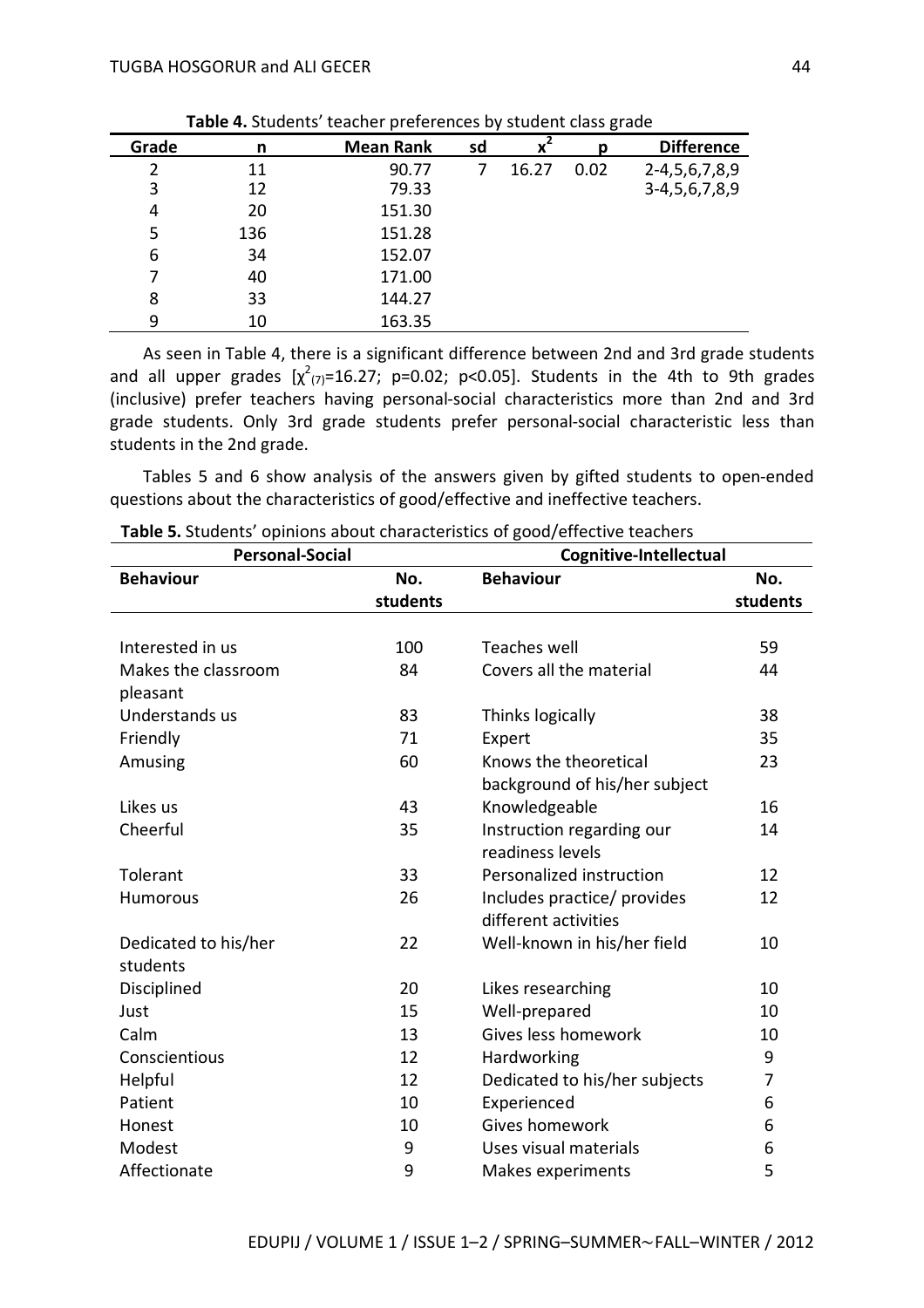| <b>Personal-Social</b> |          | Cognitive-Intellectual |          |  |
|------------------------|----------|------------------------|----------|--|
| <b>Behaviour</b>       | No.      | <b>Behaviour</b>       | No.      |  |
|                        | students |                        | students |  |
| Objective              | 8        |                        |          |  |
| Respectful             | 8        |                        |          |  |
| Values our thoughts    | 5        |                        |          |  |
| <b>Totals</b>          | 688      |                        | 332      |  |

As can be seen in Table 5, students referred to 22 different personal-social and 19 cognitive-intellectual characteristics which good/effective teachers possess. Personal-social characteristic were mentioned 688 times, whereas cognitive-intellectual 332 times. Gifted students mostly prefer teachers who are interested in them (f=100), make the class pleasant (f=84), understand them (f=83), are friendly (f=71) and cheerful (f=60).

Examples of some characteristics not shown in the table (f=1-4) are; reformer (f=4), has a different point of view (f=2), interested in painting (f=1) and imaginative (f=1). When cognitive-intellectual characteristic are analysed students mostly like teachers who teach well (f=59), cover all the materials (f=44), think logically (f=38) are expert in their fields (f=23) and know theoretical background of their subjects ( $f=23$ ). Some low frequency ( $f<5$ ) cognitive-intellectual characteristics not shown in the table are uses body language well ( $f=3$ ), likes reading ( $f=2$ ), and speaks many languages ( $f=1$ ).

| <b>Personal-Social</b>    |          | Cognitive-Intellectual  |          |  |
|---------------------------|----------|-------------------------|----------|--|
| <b>Behaviour</b>          | No.      | <b>Behaviour</b>        | No.      |  |
|                           | students |                         | students |  |
|                           |          |                         |          |  |
| Angry                     | 59       | Not interested in the   | 24       |  |
|                           |          | lesson                  |          |  |
| Not interested            | 42       | Teaches badly           | 16       |  |
| <b>Boring</b>             | 29       | Only teaches            | 15       |  |
| Shouts at us              | 25       | Gives homework a lot    | 11       |  |
| Intolerant                | 20       | Busy with other things  | 11       |  |
|                           |          | in class (mobile phone, |          |  |
|                           |          | computer)               |          |  |
| Too strict                | 14       | Doesn't have enough     | 10       |  |
|                           |          | theoretical knowledge   |          |  |
|                           |          | in his/her field        |          |  |
| Discriminative            | 13       | Teaches not very        | 10       |  |
|                           |          | fluently                |          |  |
| Irresponsible             | 11       | Does not cover all the  | 6        |  |
|                           |          | material                |          |  |
| Not modest                | 10       | Unprepared/unplanned    | 6        |  |
| Sullen                    | 9        | Makes us write a lot    | 6        |  |
| Belittles/condescends     | 9        | Doesn't come to class   | 5        |  |
| Can't get along well with | 8        | Can't think logically   | 5        |  |
| students /treats students |          |                         |          |  |
| badly or rudely           |          |                         |          |  |
| <b>Bullies</b>            | 8        |                         |          |  |

**Table 6.** Students' opinions about characteristics of ineffective teachers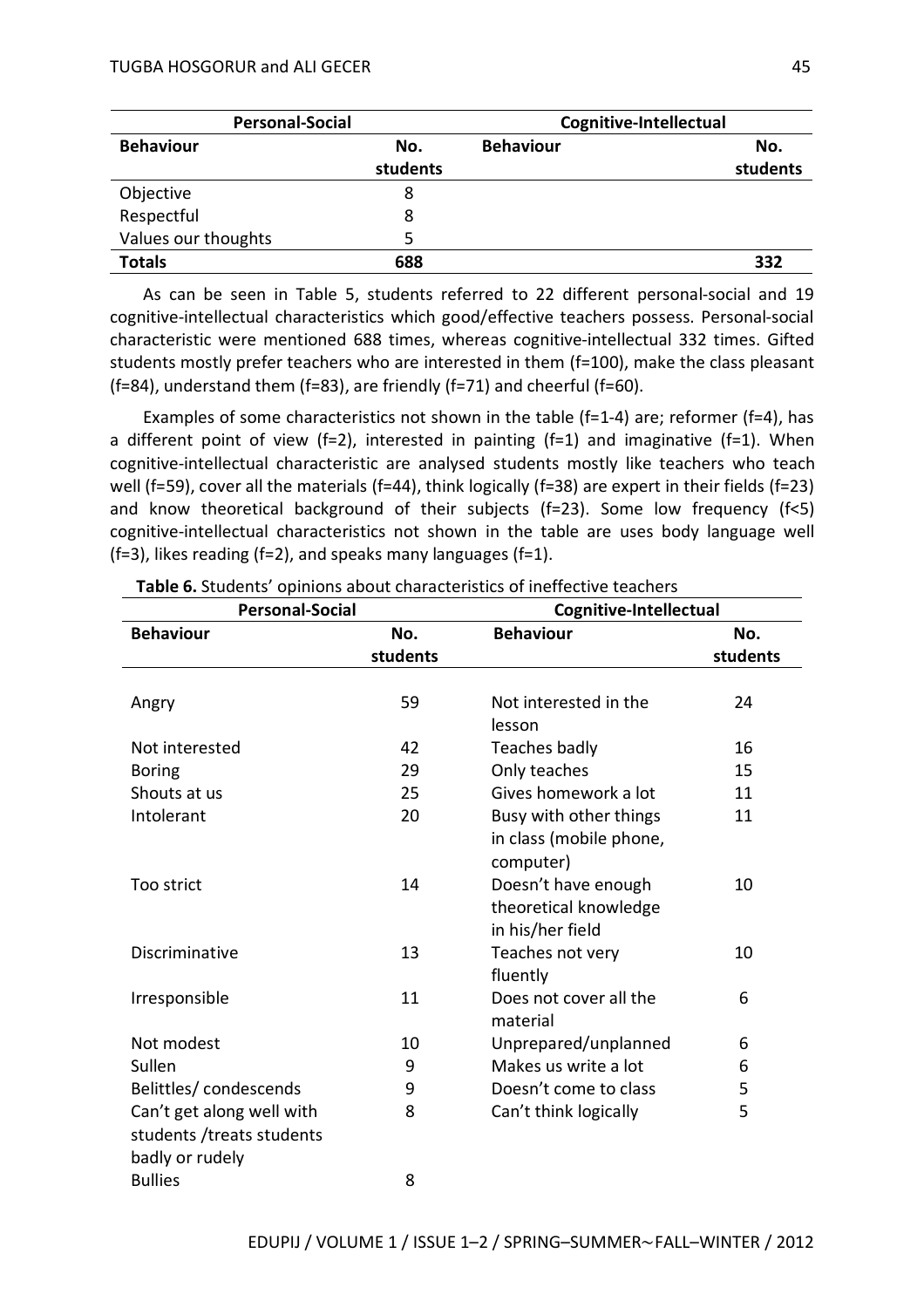| <b>Personal-Social</b>  |          | Cognitive-Intellectual |          |
|-------------------------|----------|------------------------|----------|
| <b>Behaviour</b>        | No.      | <b>Behaviour</b>       | No.      |
|                         | students |                        | students |
|                         |          |                        |          |
| Does not thinks like us | 8        |                        |          |
| Undisciplined           |          |                        |          |
| Does not like students  | 7        |                        |          |
| Unfriendly              | 6        |                        |          |
| Unfair                  | 5        |                        |          |
| Ignores our opinions    | 5        |                        |          |
| <b>Totals</b>           | 295      |                        | 125      |

As it is seen in Table 6, students refer to 19 personal-social and 12 cognitive-intellectual characteristics which their teachers possess. Personal-social characteristics were mentioned 295 times, whereas cognitive-intellectual 161 times. Having analysed personal-social characteristics that gifted students mentioned, the most repeated ineffective teacher characteristics were angry (f=59), uninterested (f=42), boring (f=29), shouts at them (f=25) and intolerant (f=20). The answers uses much slang (f=4), selfish (f=3) and forgetful (f=2) had low frequencies (f<5), and therefore not shown in the table. Not interested in the lesson (f=24), teaches badly (f=16), only teaches (f=15), gives much homework (f=11) and interested in different things in the lesson (f=11) were the most repeated cognitiveintellectual characteristics of ineffective teachers. Late for the lesson (f=4), doesn't like the job (f=2) and doesn't make experiments (f=1) are some low frequency (f<5) cognitiveintellectual characteristic examples given by the students.

#### **Conclusion and Discussion**

Findings show that gifted students consider personal-social characteristics to be more important than cognitive-intellectual characteristics. It is seen that gifted students prefer personal-social characteristics more in studies about gifted students across different countries (Abel & Karnes, 1994; Dorhout, 1983; Maddux et al., 1985; Rosemarin, 2009; Vialle & Tischler, 2005). Preferences of characteristics that students want their teachers to possess do not differ in terms of gender. In Vialle and Tichler's (2005) research, no difference was found in Australian and Austrian gifted students' preferences in terms of gender, but American male students prefer personal-social characteristics more compared to the female students. In the study by Maddux et al. (1985), American female students prefer personalsocial characteristics more compared to the male students. Dorhout (1983) and Abel and Karnes (1994) found no difference in terms of gender in their studies with American gifted students. When looking at the examples given, analyses with a gender variable are inconsistent, however the common preference by both genders are teachers with personalsocial characteristics. The differences may be explained as cultural or features of sample groups. More studies on this variable could be conducted, or meta-analyses performed related to demographic features.

Gifted students' teacher preferences differ in terms of age and grade. As students get older and enter to the higher grades, personal-social characteristics are preferred more. Dorhout (1983) compared eight grades, from 5th to 12th, and found no significant difference. Rosemarin (2009) noted there was no difference between groups in her comparisons of 8-9, 10-11 and 12-13 year old age groups. However, in the study by Vialle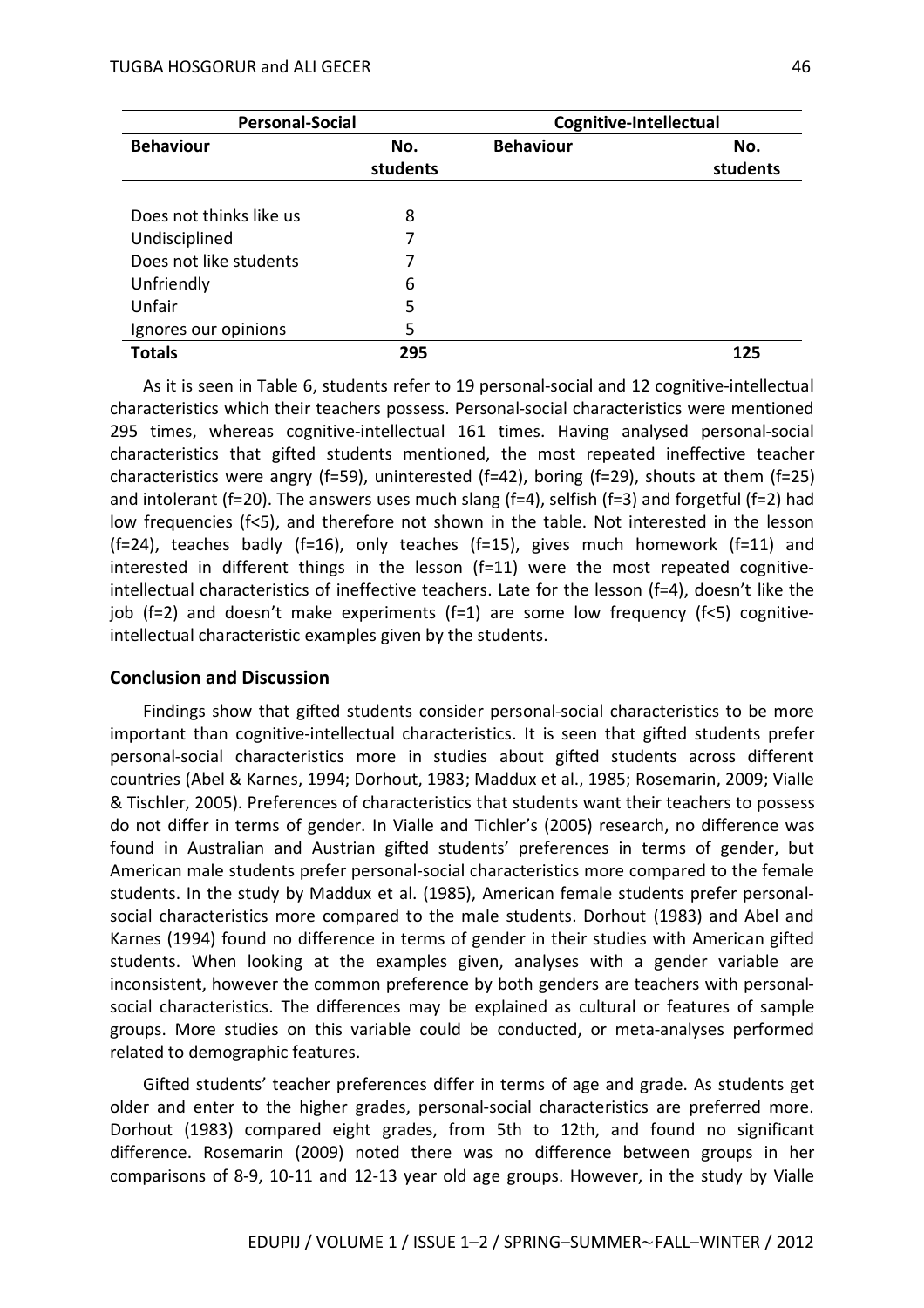and Tischler (2005), it was seen that younger gifted students in lower grades prefer personal-social characteristics. This may be explained by the difference in expectancies of teachers by the students at different ages and from different cultures.

Open-ended questions were prepared to gain a deeper point of view about the results of survey. The findings show that personal-social characteristics were mentioned much more than cognitive-intellectual for both good/effective teachers and ineffective teachers. Students stated that they prefer teachers who are interested in them, make the class pleasant and understand them. In the study by Vialle and Tiscler (2005), similar results such as friendliness, sense of humour and understanding students were reached among the students who preferred personal-social characteristics. On the contrary; students expressed that angry, uninterested and boring teachers were the examples of an ineffective teacher.

All these results show that gifted students expect educational environments in which they can feel that teachers are interested in them and where they can have fun while learning. So during teacher training process, there should be activities enabling teacher candidates to improve their social, progressive, creative characteristics and plan extraordinary lessons. How games will be integrated to the lesson for every branch and how teacher candidates improve their social and communicative skills should be taught to teacher candidates. Educational activities should meet every individual's expectancies and this will make students feel that their teacher is interested in them individually. Teacher candidates should understand this point of view and improve skills on individualisation of teaching during their training. In the study by Hansen and Feldhusen (1994), it was seen that teachers trained to teach gifted students were more effective in terms of both teaching skills and class climate, compared to those not trained for the gifted. In the studies by Whitlock and DuCette (1989) and also Cheung and Phillipson (2008), it was seen that teachers who were somehow trained about gifted individuals possess the desirable characteristics necessary for education of the gifted. In this context, during the teacher training process, teacher candidates should be provided with opportunities to be able to develop abilities for gifted education. In addition, during the teacher selection process for gifted students, in coordination with teacher training process, methods should be provided to be able to measure these characteristics.

In this study, teacher characteristics have been described which gifted students expect from their teachers. Studies could be conducted to see whether or not gifted students preferences differ from non-gifted students. Teacher expectancies of gifted students in terms of their personality characteristics and skills variables are also worth of study.

#### **Notes**

Corresponding author: TUGBA HOSGORUR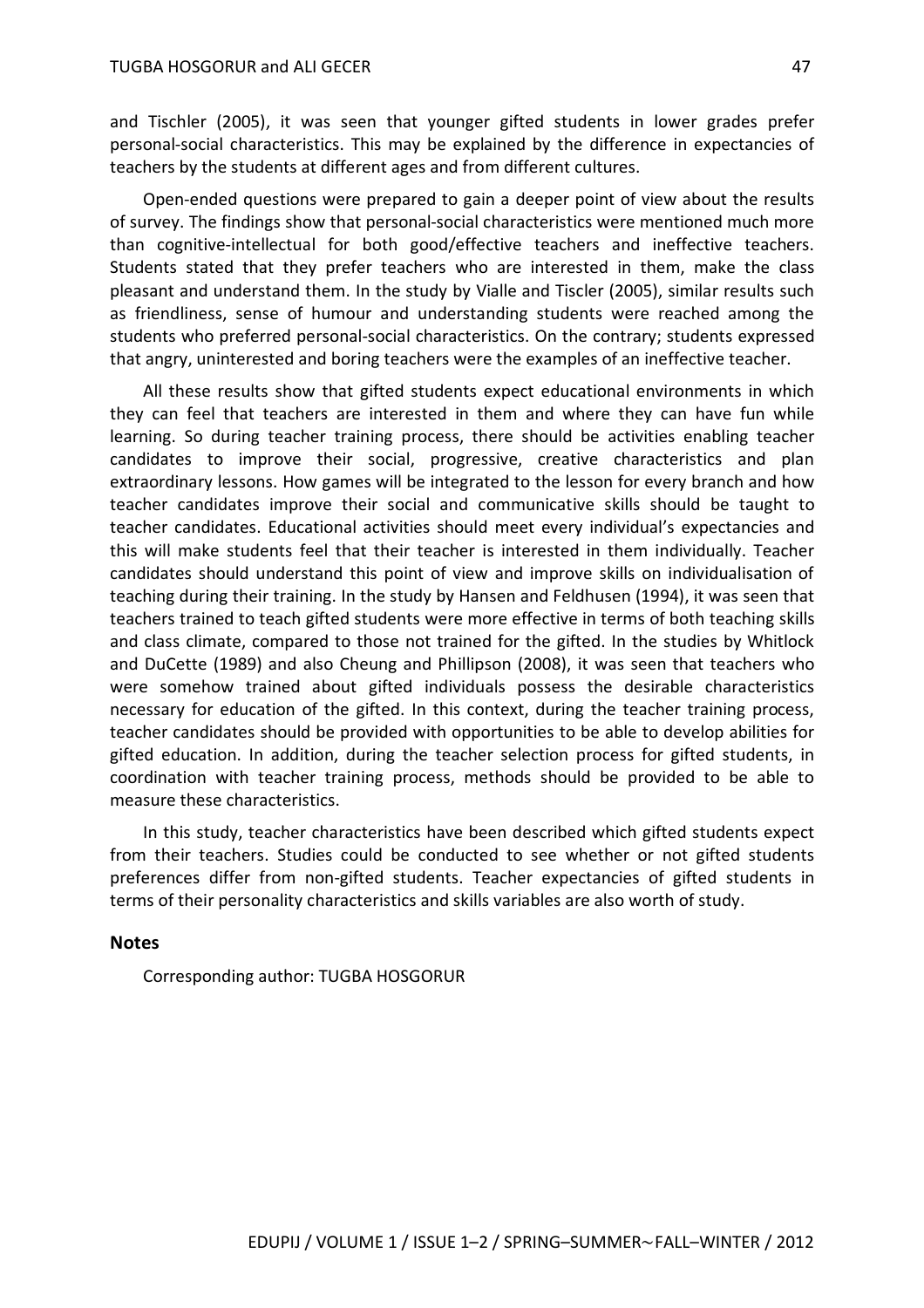#### **References**

- Abel, T., & Karnes, F. A. (1994). Teacher preferences among the lower socioeconomic rural and suburban advantaged gifted students*. Roeper Review, 17* (1), 52-57.
- Altun, F., & Yazici, H. (2010). Learning styles of the gifted students in Turkey. *Procedia: Social and Behavioral Sciences, 9,* 198-202.
- Buyukozturk, S. (2009). *Sosyal bilimler icin veri analizi el kitabi*. Ankara: Pegem Akademi.
- Chae, Y., & Gentry, M. (2011). Gifted and general high school students' perceptions of learning and motivational constructs in Korea and the United States*. High Ability Studies, 22* (1), 103-118.
- Chamberlin, M.T., & Chamberlin, S. A. (2010). Enhancing preservice teacher development: Field experiences with gifted students. *Journal for the Education of the Gifted, 33* (3), 381-416.
- Cheung, H.Y., & Phillipson, S.N. (2008). Teachers of gifted students in Hong Kong: Competencies and characteristics. *The Asia-Pacific Education Researcher, 17* (2), 143- 156.
- Davison, J. (1996). Meeting state mandates for gifted and talented: Iowa teacher preparation programs. *Roeper Review, 19* (1), 41-43.
- Dorhout, A. (1983). Student and teacher perceptions of preferred teacher behaviors among the academically gifted. *Gifted Child Quarterly, 27* (3), 122-125.
- Dunn, R., & Milgram, R. M. (1993). Learning styles of gifted students in diverse cultures. In R.M. Milgram, R. Dunn & G.E. Price (eds.), *Teaching and counseling gifted and talented adolescents: An international learning style perspective,* (3-24). USA: Praeger Publishers.
- Edwards, C. H. (2007). *Classroom discipline and management*. New York: John Wiley & Sons.
- Eilam, B., & Vidergor, H. E. (2011). Gifted Israeli students' perceptions of teachers' desired characteristics: A case of cultural orientation. *Roeper Review, 33,* 86–96.
- Gokdere, M., & Kucuk, M. (2003). Science education of gifted students at intellectual area: A case for science art centers. *Educational Sciences: Theory and Practice,* 3 (1): 118-124.
- Gokdere, M., Kucuk, M., & Cepni, S. (2003). Gifted science education in Turkey: Gifted teachers' selection, perspectives and needs. *Asia Pacific Forum on Science Learning and Teaching, 4* (2), Article 5.
- Hansen, J. B., & Feldhusen, J. F. (1994). Comparison of trained and untrained teachers of gifted students. *Gifted Child Quarterly, 38* (3), 115-121.
- Kazu, I.Y., & Senol, C. (2012). Views of teachers about gifted curriculum (Case of BILSEM). *E-International Journal of Educational Research, 3* (2), 13-35.
- Krumboltz, J., & Farquhar, W. (1957) The effect of three teaching methods on achievement and motivational outcomes in a how to study course. *Psychological Monographs, 71* (14), 1-26.
- Kucuk, M., Gokdere, M., & Cepni, S. (2005). Difficulties of Turkish science gifted teachers: Institutions of science and art centers. *Relieve, 11* (1), 83-98.
- Maddux, C.D., Samples-Lachmann, I, & Cummings, R.E. (1985). Preferences of gifted students for selected teacher characteristics. *Gifted Child Quarterly*, *29* (4), 160-163.
- McIntosh, D.E., Dixon, F.A., & Pierson, E.E. (2012). Use of intelligence tests in the evaluation of gifted students. In D. Flanagan & P. Harrison (Eds.), *Contemporary Intellectual Assessment: Theories, Tests, and Issues* (3rd ed., 623-642). Guilford Publishers: New York.